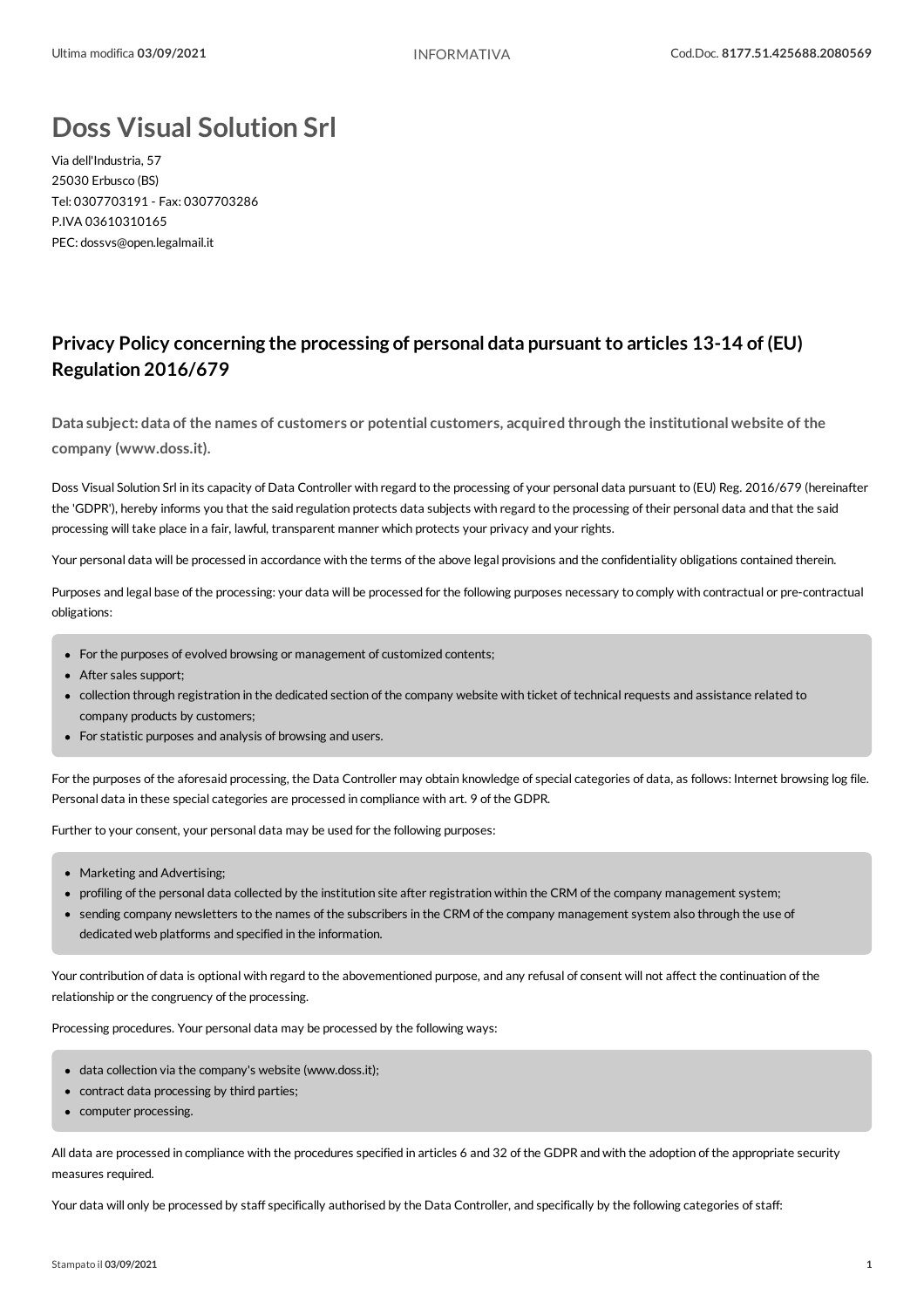## • sales and marketing department.

Disclosure. Your data may be disclosed to external entities for the correct management of the relationship and specifically for the following categories of Recipients, including all the duly designated Data Processors:

- Google Analytics;
- HUBSPOT web platform;
- LEADFORENSICS web platform;
- Mailchimp web platform.

Distribution: Your personal data will not be distributed in any way.

Your personal data may also be transferred, only for the aforesaid purposes, to the following countries:

- Safe extra EU countries.:
- United States.

Data Storage Period. In accordance with the principles of lawfulness, limitation of purpose and minimisation of data, pursuant to art. 5 of the GDPR, the data storage period for your personal data is:

- established as a period of time not exceeding the purposes for which the data were collected and processed and complying with the compulsory times required by law.;
- set for a timing not larger than the one which implies its purpose achievement, given the aim to collect data, and collected and processed for the execution and fulfillment of contract purposes:
- set for a timing not larger than the supplied services fulfillment.

Cookie management: in case you have doubts orconcerns about the use ofcookies you can always intervene to prevent the setting and reading, for example by changing the privacy settings in your browser in order to block certain types.

Since each browser - and often different versions of the same browser - also differsignificantly from each other if you prefer to act independently through the preferences of your browser, you can find detailed information about the procedure required in the guide of your browser. For an overview of the most common browsing modes, please visit www.cookiepedia.co.uk.

Advertising companies also allow you to opt out of receiving targeted ads, if desired. This does not prevent the setting of cookies, but interrupts the use and collection of some data by these companies.

For more information and cancellation options, visit www.youronlinechoices.eu/.

Data Controller: the Data Controller, as defined by the Law, is Doss Visual Solution Srl (Via dell'Industria, 57 , 25030 Erbusco (BS); VAT number: 03610310165;contactable at the following addresses: E-mail: infodoss@doss.it; Phone number: 0307703191) in the person of Stefano Capoferri.

You are entitled, by application to the Data Controller, to obtain the erasure (right to be forgotten), restriction, updating, rectification and portability of your personal data, to object to their processing, and in general to exercise all your rights under articles 15, 16, 17, 18, 19, 20, 21 and 22 of the GDPR.

Youmay also examine whenever you like the updated version of the present report by connecting to the following web site <https://www.privacylab.it/informativa.php?08177425688&lang=en>.

**Regulation (EU) 2016/679: Articles 15, 16, 17, 18, 19, 20, 21, 22 - Rights of the Data Subject**

1. The data subject has the right to obtain confirmation as to whether or not personal data concerning him or her exist, regardless of their being already recorded, and disclosure ofsuch data in intelligible form, and the right to lodge a complaint with the supervisory authority.

2. The data subject has the right to be informed of: